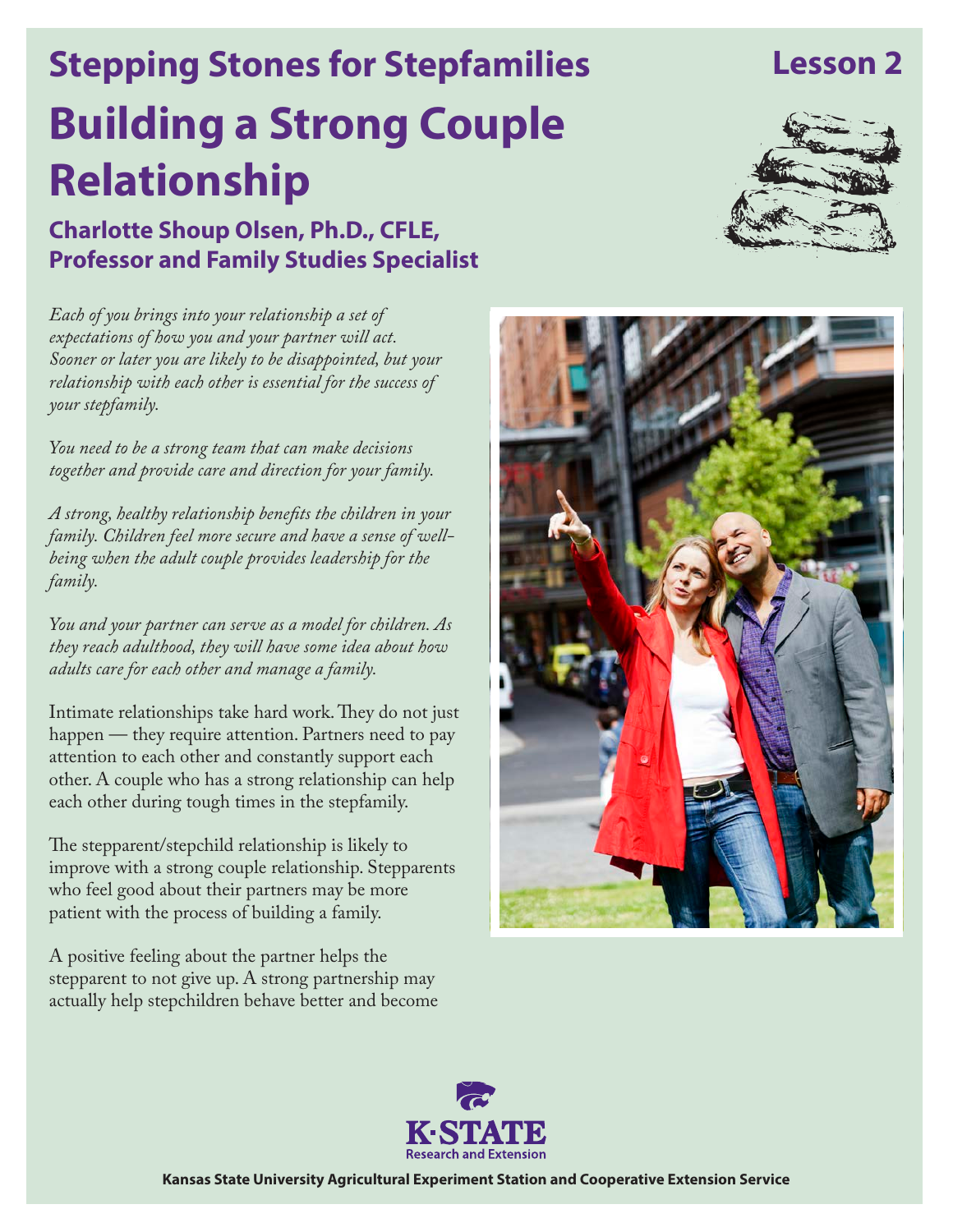happier over time. The children may be more willing to allow the stepparent into their lives when they think you are having a good relationship.

It may take your stepchild several years to be friendly to you. That is normal, especially for teenage stepchildren.

It may have nothing to do with you as a person or a stepparent. Your stepchild may need time to accept the new family arrangement. You need the support of your partner to not feel isolated.

A positive couple relationship will limit the chance of more family losses. Most stepfamilies are anxious about the possibility of another loss, especially in the early stages.

Remarriages end in divorce at higher rates than first marriages. A satisfying couple relationship helps decrease the chances of divorce.

#### **Stumbling Stone: Neglecting the Couple Relationship**

Meeting the needs of the adults as a couple benefits everyone in the family. It can mean the difference between stability and divorce. Find activities that are inexpensive or free. It may take some creativity, but it is worth the effort.

Some examples are:

- Taking walks.
- • Doing volunteer work that you both enjoy.
- Attending school or other community events not necessarily involving your children.

However, you may have to deal with the following obstacles:

#### *Family issues may interfere with the couple relationship*

You may feel you are betraying your child by sharing your time and affection with a new partner. A teenager who has acted as your sounding board may really resent being replaced by a new stepparent. Knowing that a

strong couple relationship will benefit children in the long run may help you build a caring relationship with the partner.

The children may not support the idea of the adults having time alone.

Children may resent your attention to each other. They are not concerned about your privacy nor are they concerned about your needs as a couple.

Plan an activity the children can participate in during the parents' time alone. This activity will minimize the child's resistance and any guilt the parent may experience.

#### *Childcare may be hard to find or costs too much*

Some stepfamilies have financial difficulties trying to deal with day-to-day needs and paying child support. Forcing a teenager to sit with step-siblings may not be a good idea until good relationships are established. Some families are able to set up an exchange with another family. They take care of your children when you go out and you take care of theirs when they go out. This gives both couples some time without children.

It also may be possible to arrange visitation schedules with the non-custodial parent to provide an opportunity for the couple to have some privacy.

#### *Personal fatigue and overload interferes with the couple relationship*

You may lack the energy to focus on your partner after dealing constantly with family issues. Neglecting yourself affects the family.

Think about the things you like to do by yourself that could be squeezed into a day packed with many obligations. It could be as simple as setting your alarm clock 15 minutes earlier to do something you really like to do. This extra time, although not much, could allow you to drink a cup of coffee and read the paper or check your email without interruption.

You may need to work with your partner to trade off child care times so each of you can do something on your own every week.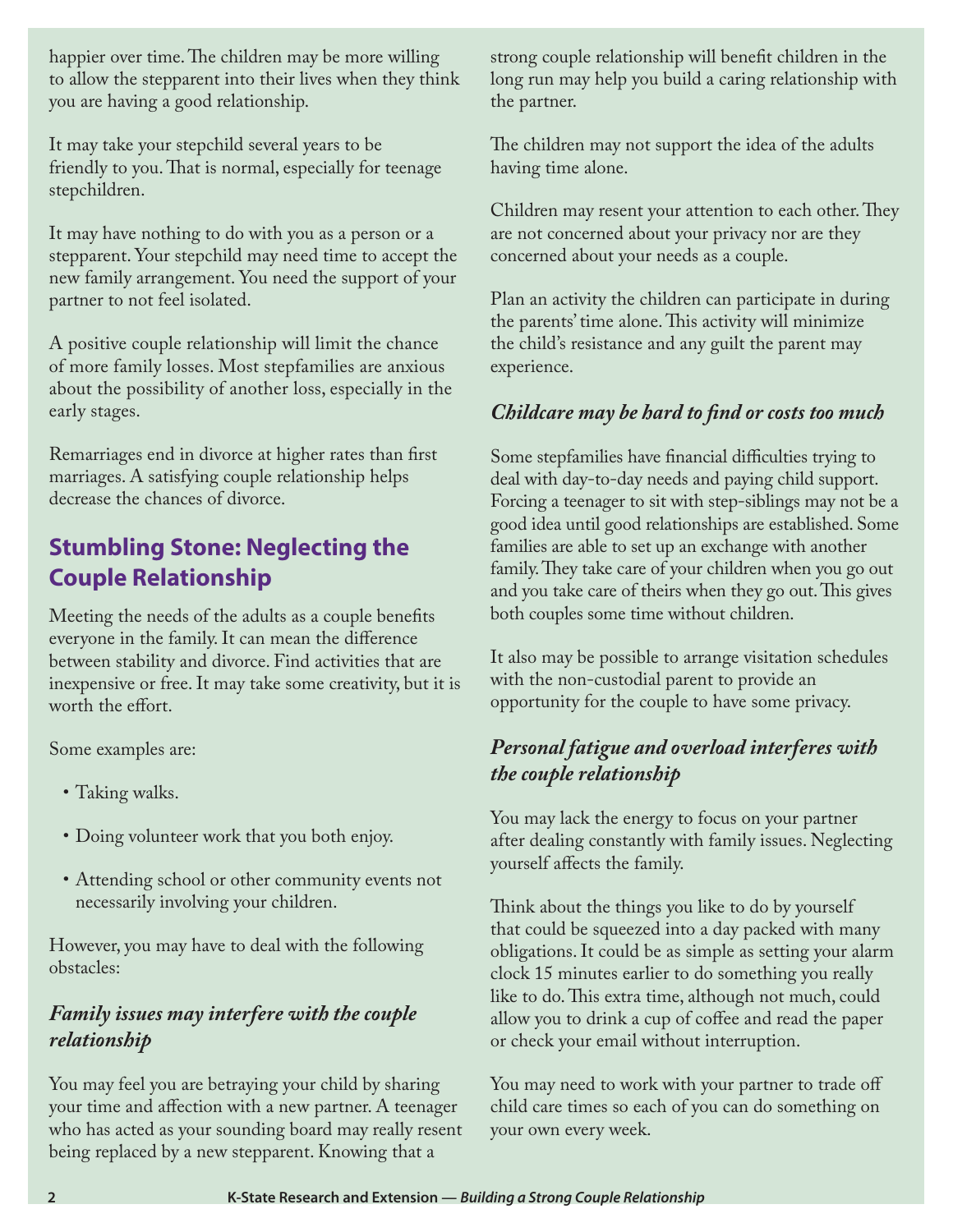#### **Stepping Stone: Understanding the Challenges of Creating a Strong Partner Relationship**

Individuals in a relationship go through stages. You often are excited to have a new partner and find it easy to communicate in the beginning.

You will soon find each of you has many adjustments to make in combining households. This can happen even if one of you brings no children into the new family.

A stepfamily can go through many stages of development, which may take four or more years until the couple finds the peace and harmony that they were seeking. Even then, things that happen may make you slide backward. It takes constant work to move forward in these stages.

**The adults may have wonderful ideas of creating a new, happy family, but the children may think otherwise.** You may welcome the help and support of a new mate, and you are certain your children will be just as eager.

Even when their absent parent has shown little love or interest, children often have fantasies of their parents reuniting. They are likely to resent a new stepparent being around. They want the new stepparent to just go away, no matter how nice the new stepparent is.

**Reality sets in.** There are loyalty struggles. A parent may feel a tug between the child and the new mate. A child will likely feel a strong loyalty towards the absent parent.

**Everyone may be grieving.** The parent may be grieving the loss of the former relationship and not even realize it. The new stepparent may be grieving the loss of an ideal family. The children are likely to be grieving the breakup of their original family. Recognizing grief is important!

**Everyday living can be a struggle.** Conflicts can arise around:

- • Eating
- Disciplining
- Watching TV
- Grooming
- Teaching manners
- Doing housework
- Spending habits
- Setting curfews for teenagers
- Everything

When you are in the middle, it is hard to realize there may not be a right or wrong way, but just different ways of doing things.

There are likely to be boundary issues.

- Older children may not want young step-siblings around or to share bedrooms.
- • Other children may have two households and two sets of rules.
- Some children may be there only on weekends and feel they have no space to call their own.

The absent parent may be adding problems. It can be money or custody issues. You may feel sabotaged by your ex-partner in everything you do.

This stage is very hard. Some families get stuck in chaos and conflict. They may need the help of a mediator, a counselor, clergy person, or social worker to have less constant conflict. You may want to join a support group for couples in stepfamilies.

**Gradually you begin to realize** your stepfamily is normal. You begin to realize your problems are common for stepfamilies. You begin to realize you feel like an outsider because the rest of the family has a prior history.

**It has nothing to do with you as a person.** You begin to realize you are trying to be the super stepparent or super parent to overcome grief and guilt, but it is not working. You begin to realize your stepchild is not rejecting you as a person, but as a new stepparent who is not wanted. You begin to realize you cannot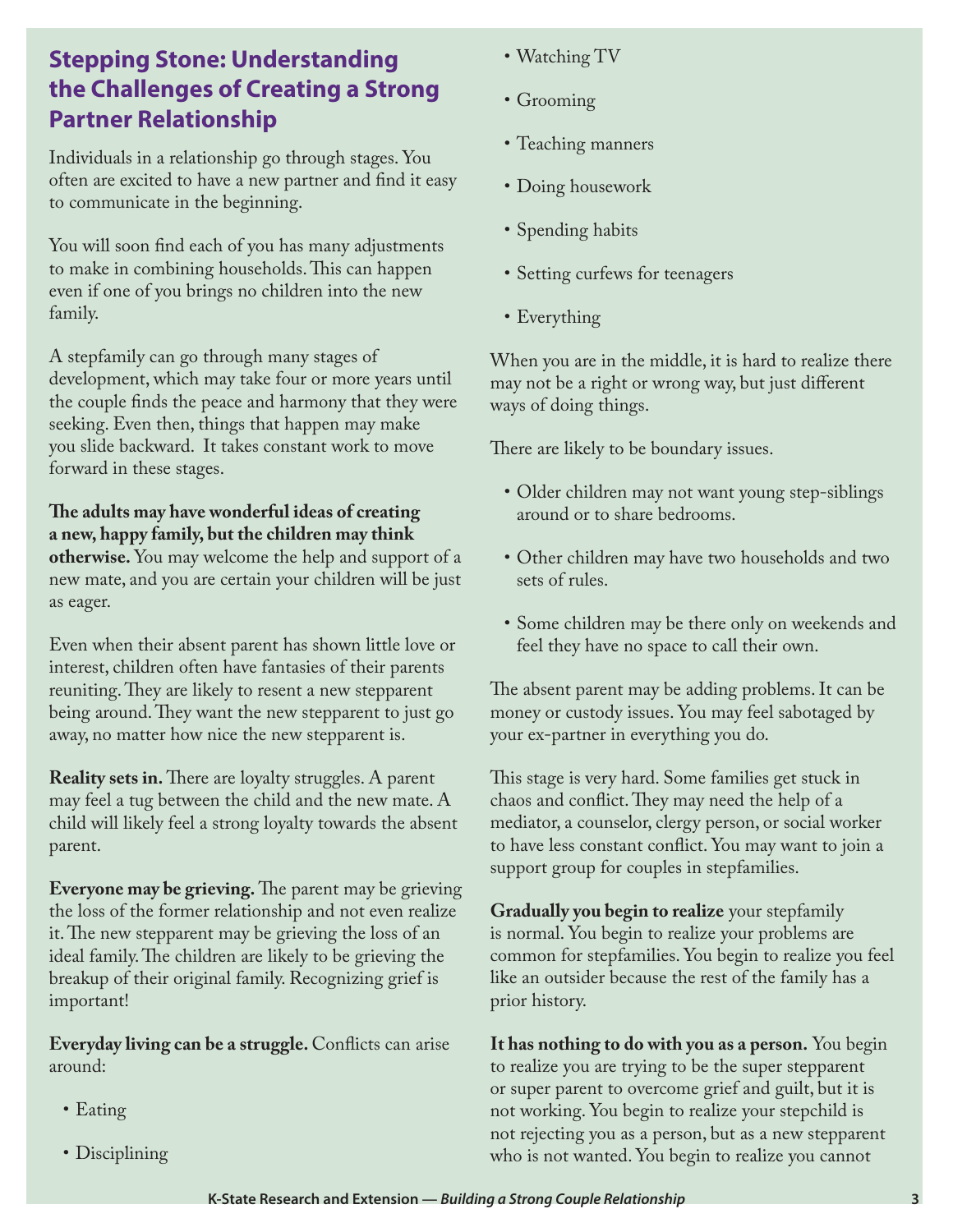change your ex-partner; you can only change your own behavior.

**It helps if you and your partner begin to talk about** 

**the issues.** The two of you decide what small steps you can take in addressing some of the problems. Think of all the relationships you have with your stepfamily, including former partners and members of other households. Talk about which relationships are difficult and which ones are helping you as a couple. Discuss where you would like the stepfamily to be. Remember your strengths and begin to develop an action plan where small steps can be taken to make life more satisfying.

For instance, your son who comes every other weekend will be given one drawer to call his own.

You support your mate in disciplining her children and realize it would be wise to step back and not directly discipline them until they begin to accept you.

You try not to become emotional with your ex-mate. It is helpful to maintain a business approach whenever communication is necessary.

#### *Commitment*

A strong relationship takes commitment. You realize you and your partner cannot give up when the demands of an "instant" family become overwhelming. Neither can you take each other for granted. Building a strong couple bond takes time and work.

Stepfamily life is complex and often provides very little time for building a strong couple relationship. The instant task of parenting can set a tone of denial of the couple's needs.

Time together is not a frill. It is a necessity. Looking seriously at the calendar and scheduling time together may mean some changes. It will be a benefit both to the couple and to the children.

#### **Stepping Stone: Recognizing the Importance of Communication**

Learning communication skills for dealing with conflict is important for maintaining a strong couple relationship.

You may think the perfect couple never has conflict. First of all, that is impossible. Secondly, healthy conflict and disagreement are crucial to a long-term marriage or relationship.

That may sound crazy, but Dr. John Gottman, a marriage counselor and researcher from the University of Washington, found arguments and disputes don't have to drive a couple apart.

It is how you argue that makes the difference. You do not need extraordinary skills to settle conflicts that make both partners feel OK.

Good communication is not a difficult process. Think about it. Every day you talk with other people and are quite successful — it may be with a neighbor or a person at work or another family member.

However, you may be getting nowhere with your mate. Your relationship seems so negative. You never seem to resolve important issues crucial to your stepfamily.

You know how to communicate, but your strategy for using communication skills with your partner may need attention. Here are four basic approaches:

#### *Strategy 1: Calm yourself down*

Whenever a hard issue comes up, do you feel overwhelmed? Do you feel your body get tense?

You just can't think straight when you are so upset. For some people, they immediately become defensive.

For others, they stonewall and refuse to talk. These reactions are bad news for your relationship.

Learn to recognize when you first become flooded with strong emotions. Make a conscious attempt to calm yourself down. It will not be easy. Find ways that work for you.

- Take deep breaths.
- Try muscle relaxation by purposely tensing your muscles and then relaxing them.
- Take time-outs. Stop thinking about the problem or you will not settle down.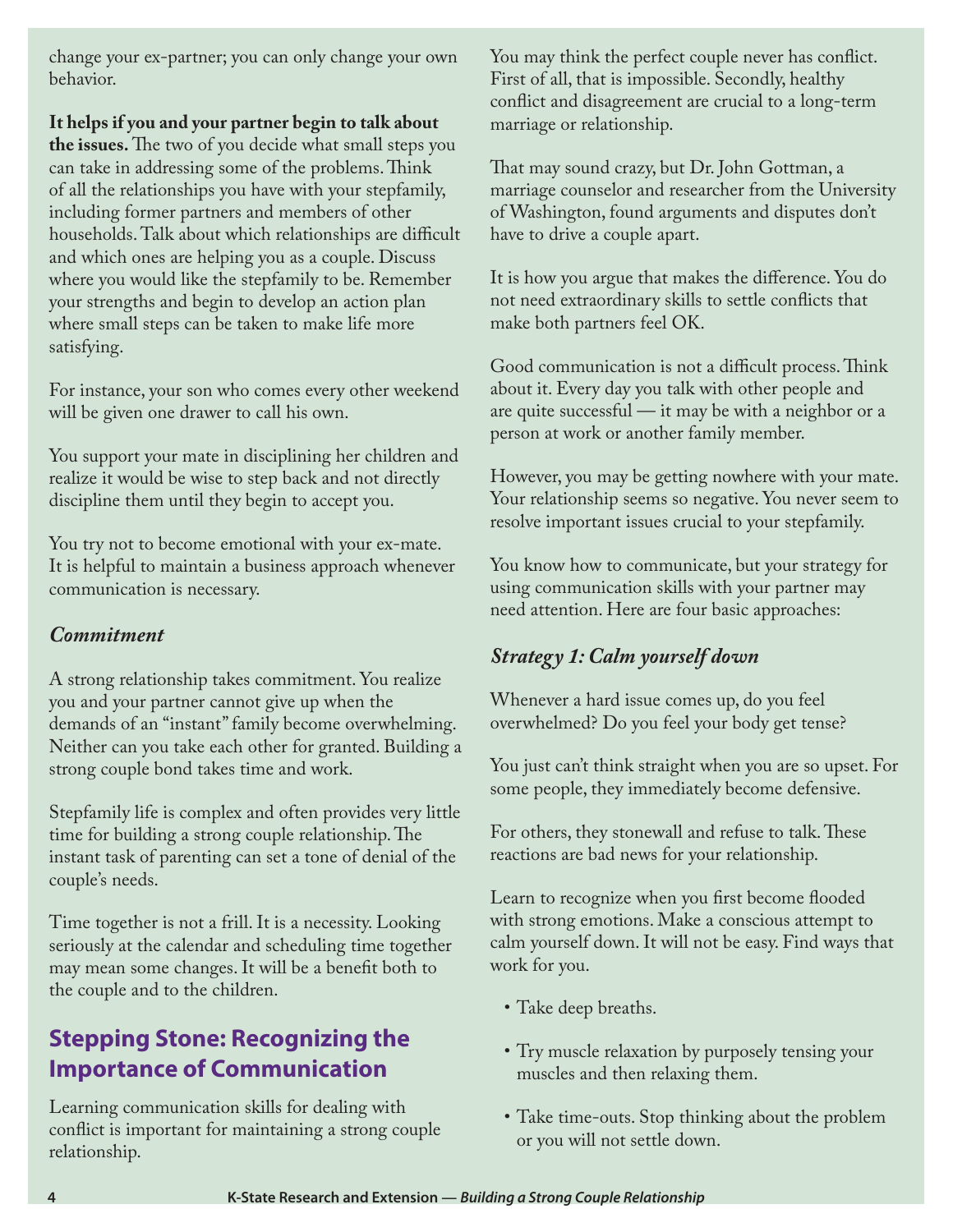It may seem artificial to say to your partner you need an intermission when she begins to talk about your child's poor table manners.

Let your partner know that you are not avoiding the topic. You just need a time-out to be able to settle down to hear your partner's point of view.

It can take as long as 20 minutes for your body's pulse rate to become normal after conflict.

Do not negatively think to yourself during time outs, like "He never appreciates me." Instead replace bitter thoughts with reassuring ones like "This is a bad moment, but things aren't always like this." Work at thinking about the good qualities of your partner, too, including the good times that you have had together.

#### *Strategy 2: Listen and speak non-defensively*

Being defensive makes it hard to build a healthy relationship. Speaking defensively is trying to defend yourself. To speak **non-defensively** is to do the opposite.

This strategy is not easy, especially when you feel emotionally attacked. For instance, your spouse may blame you for favoring your children over your stepchildren. Your instant reaction is to challenge that charge.

You have to start with non-defensive listening. You must be willing to listen to your partner's point of view and try to understand it. That doesn't mean you have to agree. It just means you have to try hard to understand and identify with your mate's feelings.

It may be as simple as saying "yeah," "I see," or nodding your head. Notice the mouth and eyebrows of the speaker. What message is being sent through facial expressions?

Think about your own body language. What message are you sending? Are you fidgeting? Are you rolling your eyes? Smiling sarcastically? Are you sending a message that you are truly listening to the reasons being given by your mate?

You may not like what your partner just said, but you need to listen.



When you are ready to speak, it would be easy to strike back with a personal verbal attack. Instead, simply respond without criticizing or showing contempt.

**Just be specific and state how you feel.** "I get really upset when I hear you accuse me of playing favorites. I realize we are having different ideas of how to be fair to everyone."

"You stupid jerk!" shows strong contempt and will produce no resolution of the problem. "I should have known you would say something like that" blames and criticizes your partner. It goes nowhere. Avoid:

- Whining.
- Making excuses.
- • Using such phrases as "yes, but..."
- Starting with "you always...."
- • Bringing past baggage and problems into the conversation. Keep the discussion focused on the situation at hand.

If the two of you are constantly thinking negatively of the other, it will be tough to respond non-defensively at first. If you rarely have positive thoughts about your partner, you are hindering your ability to listen and speak non-defensively.

#### **You need to tell yourself what is right in your**

**relationship.** Recall the good times. You need to think of the things that your partner does well.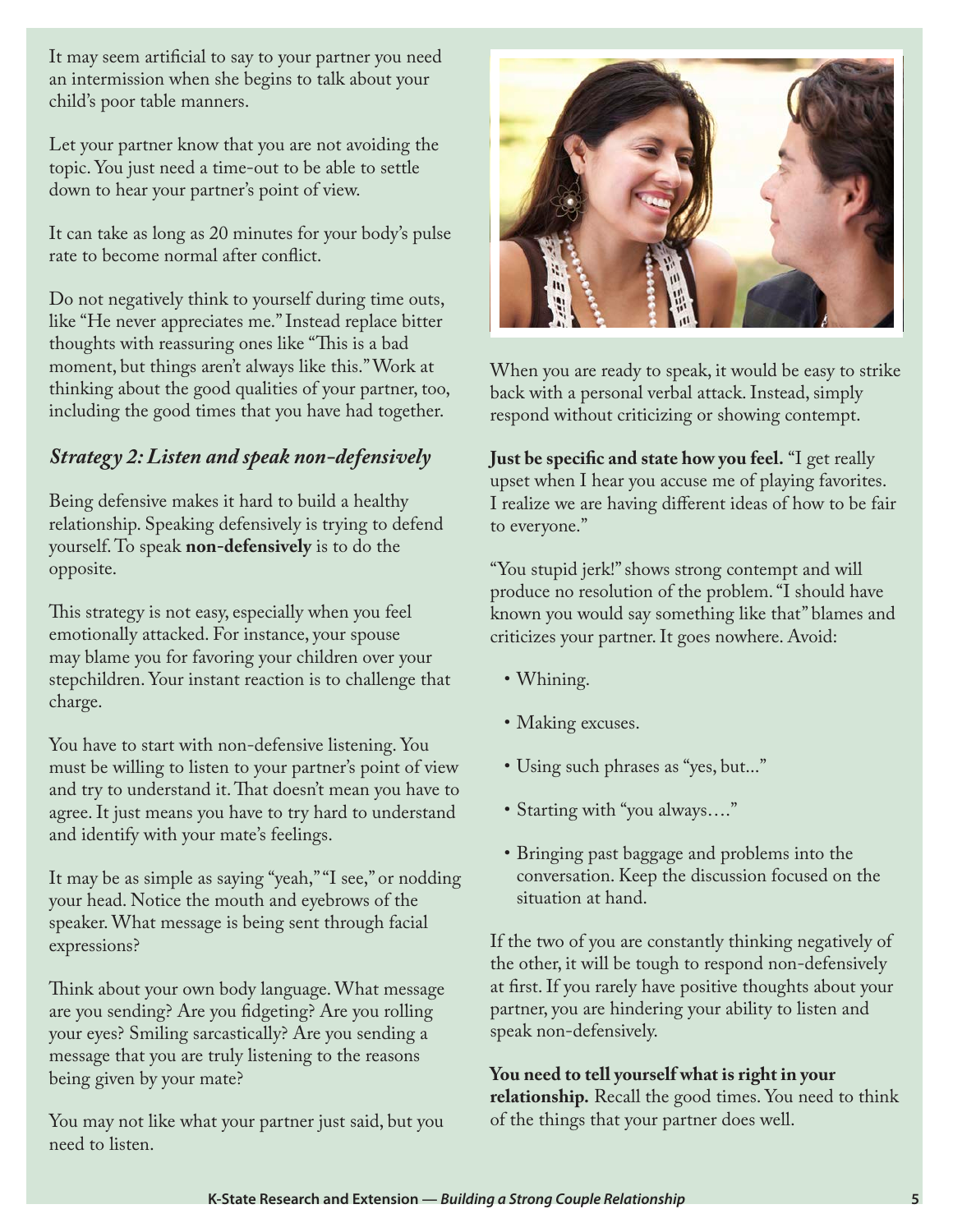These types of positive inner thoughts set the stage for not being so defensive in a conflict. Stop yourself when you begin to think bad thoughts.

**Begin to share these positive thoughts.** Everyone appreciates a sincere compliment or a thank you from time to time. It may shock your mate at first. You may even encounter some cynicism if the two of you are negative to each other most of the time.

**Don't give up.** You might be surprised to see your partner beginning to do the same thing! Being positive is hard work. It is so much easier to find what is wrong.

#### *Strategy 3: Work at supporting your partner*

**Put yourself in your partner's shoes** and recognize the importance of her or his emotions. It is a real art. It takes time.

This strategy is especially important for persons who tend not to acknowledge the emotional part of a partner's message. You may offer a very rational answer. Your partner most probably wants to hear you understand how they feel.

**Each of you can validate your partner** in several ways. You can compliment your spouse or mate by honestly praising him or her. "You really did a good job cleaning up that mess."

**You can offer a sincere apology.** This shows your partner you respect his or her gripe. "I see what you mean. I was wrong."

**You can take responsibility.** If your husband gets upset because you fail to tell him when you will be late, you can say, "I really made you angry, didn't I?"

This response shows you recognize your partner's reactions to your behavior.

You may want to start in small ways. If there is constant tension between the two of you, it may be a big change to think about ways to support each other.

#### *Strategy 4: Over-learn these strategies — try and try again*

It takes practice to learn any new skill. To drive, to play basketball, to cook . . . these skills take practice to get

### **Communication Strategy Review**

- Calm down if a conflict arises.
- Listen and speak non-defensively.
- Work at supporting your partner.
- Over-learn these strategies try and try again.
	- Dr. John Gottman, *Why Marriages Succeed or Fail*.

better. Learning different communication skills takes practice also.

- • Start small.
- • Talk non-defensively when you are watching TV, riding in the car, or renting a movie.
- • Give your partner sincere compliments for small things that he or she does. Acknowledge your partner when he/she says something to you in a way that shows respect.
- • Practice these skills even when you don't feel like it. You may be tired, hungry, sad, happy, or distracted, but you have to keep trying.
- • If your mate does not respond positively, you still have to keep it up. Be on the alert for cues that your partner is willing to "give and take" on a sensitive issue. It could be body language as well as what is said.
- Add your own sense of humor and personality to the non-defensive language.

The more you practice when you are not in conflict, the more over-learning will pay off when you get emotionally tense with your partner.

These four strategies can help a relationship. It will not happen overnight. But if you work hard, stay motivated, and don't let setbacks discourage you, these skills can benefit you and your partner as well as the children.

It will take much trust, courage, and strength to use these strategies when you are feeling angry and hurt. You may know them and think they sound good. Making them part of your communication when emotions are really high is the key.

**6 K-State Research and Extension —** *Building a Strong Couple Relationship*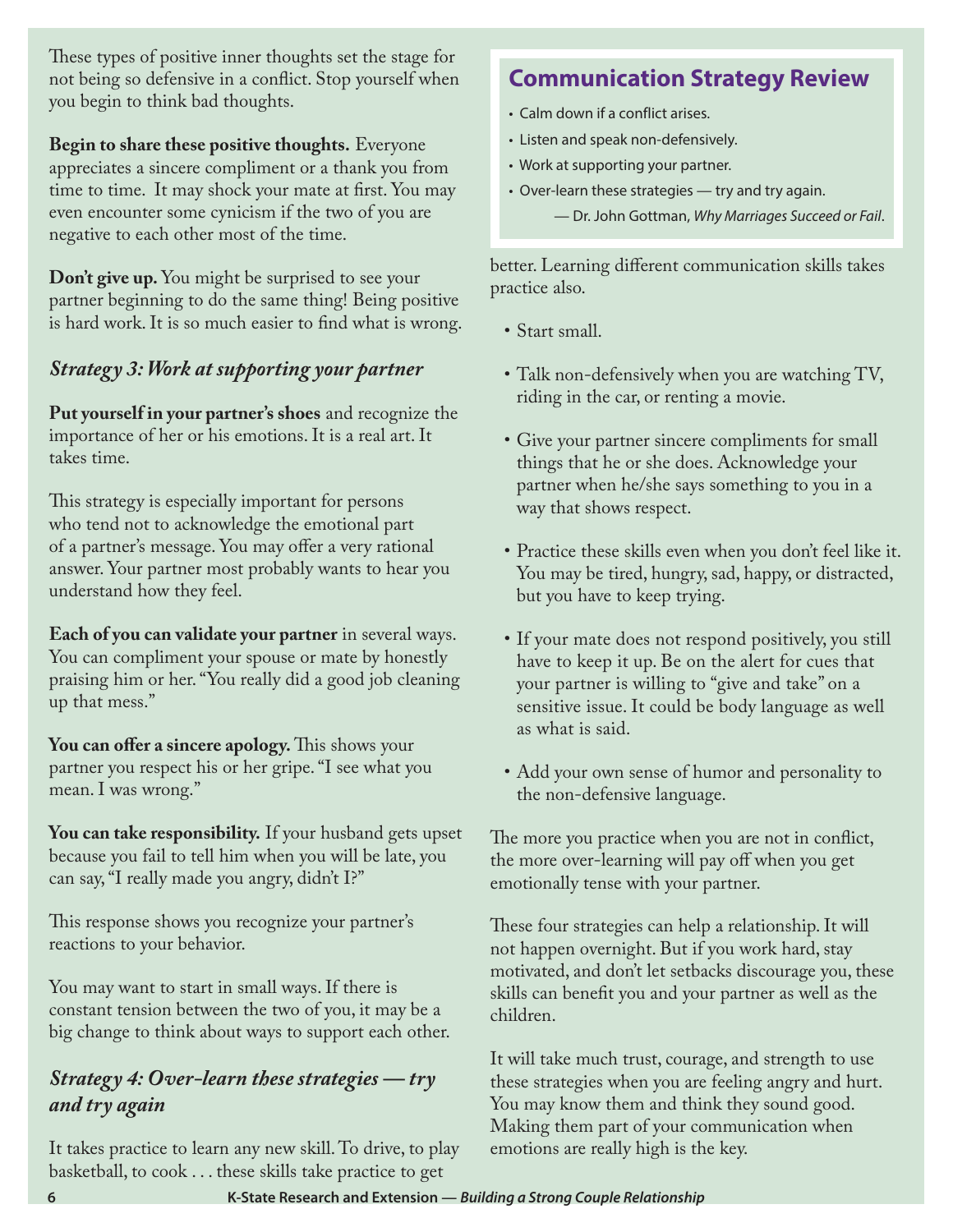#### **Stepping Stone: Recognizing When There Are Deeper Problems**

Resisting opportunities to spend time together or time alone is never good. It may indicate there are deeper problems in the relationship.

It may be time to seek help from a therapist, clergyperson or social worker who is experienced in working with stepfamilies. Ask people you trust for suggestions on who to contact. Check out the person's training and experience. Look for a professional whose personality and values are compatible with your own.

#### **Week 2 Activities**

#### *1 — Recognizing Your Partner's Good Qualities*

- Both of you write down 10 behaviors you like for your partner to do. Do this by yourself and don't peek at your partner's list. Here are some examples:
	- Holding my hand.
	- Calling me a pleasing name.
	- Being patient when I make a mistake.
	- Trying to brighten me up.
	- Thanking me for doing something.
- • Share your list with the each other and think about these questions:
	- Were there any behaviors on your partner's list that surprised you?
	- Were there any behaviors on your list that surprised your partner?

#### *2 — Reviewing the Four Strategies*

- • Write down the four communication strategies you just read about.
- Choose the one that seems most important to you.
- • Put it in a place where you can see it frequently.
- As you get up in the morning, think about the strategy and how you might use it.
- Before you go to bed, think about what happened that day and what you learned about the strategy.
- • Write your feelings and responses on the card and date it for further comparisons.
- Change cards when you are ready.

#### *3 — Planning Time Together*

- Plan time alone with your partner this week. It may be as simple as taking a 30-minute walk around your neighborhood.
- Make satisfactory child-care arrangements so you will not be distracted from your time together.
- Make ground rules to allow yourselves an enjoyable time. You may agree to not talk about such things as your stepson's behavior or the lack of financial child support from your former partner.
- Try to spend time together on a regular basis.

#### **Suggestions for Additional Reading**

*Why Marriages Succeed or Fail And How You Can Make Yours Last*, by John Gottman. Simon & Schuster Publishers.

*The Remarriage Checkup: Tools to Help Your Marriage Last A Lifetime*, by Ron L. Deal and David H. Olsen. Bethany House Publishers.